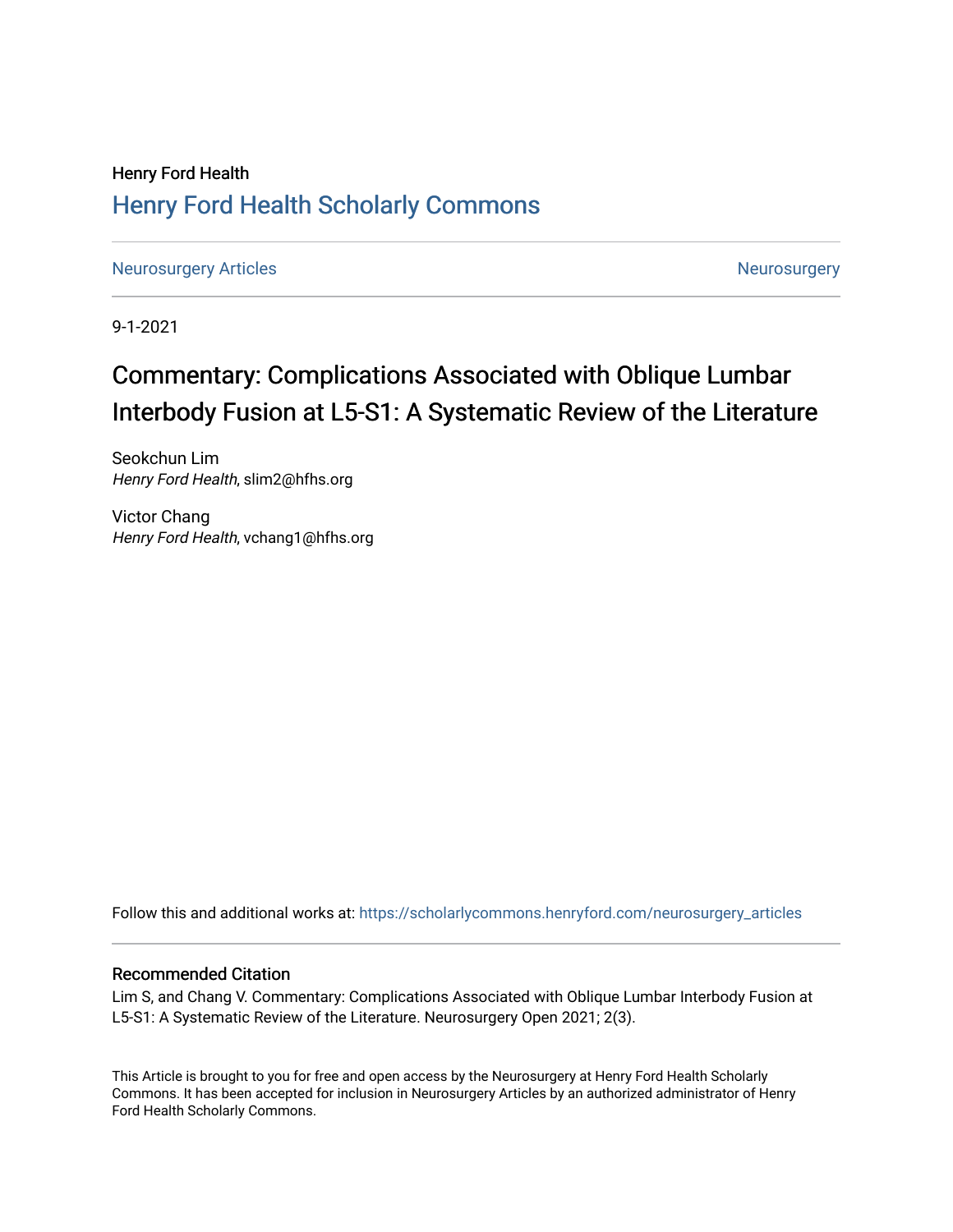## **Commentary: Complications Associated With Oblique Lumbar Interbody Fusion at L5-S1: A Systematic Review of the Literature**

**Seokchun Lim, MD and Victor Chang, MD**

Department of Neurosurgery, Henry Ford Hospital, Detroit, Michigan, USA

**Correspondence:** Victor Chang, MD, Department of Neurosurgery, Henry Ford Hospital, 2799 West Grand Blvd, Detroit, MI 48202, USA. Email: [vchang1@hfhs.org](mailto:vchang1@hfhs.org)

**Received,** May 11, 2021; **Accepted,** May 16, 2021

-<sup>C</sup> The Author(s) 2021. Published by Oxford University Press on behalf of Congress of Neurological Surgeons. This is an Open Access article distributed under the terms of the Creative Commons Attribution-NonCommercial License [\(http://creativecommons.org/licenses/by-nc/4.0/\)](http://creativecommons.org/licenses/by-nc/4.0/), which permits non-commercial re-use, distribution, and reproduction in any medium, provided the original work is properly cited. For commercial re-use, please contact [journals.permissions@oup.com](mailto:journals.permissions@oup.com)

The authors<sup>[1](#page-3-0)</sup> present a systematic review of the literature<br>regarding the oblique approach to the L5-S1 area. This is a<br>topic worthy of study given the increasing popularity of the<br>relatively new technique 1.5 S1 oblique regarding the oblique approach to the L5-S1 area. This is a topic worthy of study given the increasing popularity of the relatively new technique. L5-S1 oblique lumbar interbody fusion (OLIF), which is essentially an anterior lumbar interbody fusion (ALIF) performed in a lateral position, is an evolution of the leftsided retroperitoneal corridor, which has become the predominant approach for supine ALIF. The biggest theoretical benefit of this technique is to facilitate lateral lumbar interbody fusion (LLIF) in either an ante or a transpsoas fashion at more proximal lumbar levels without having to change positions. Additionally, in cases where posterior fixation and arthrodesis are also necessary, this can also be done from the same positioning, eliminating the need to flip the patient prone. This review is particularly useful as it essentially provides meta-analysis of important complication rates that are not easily determined based on single-case series due to relatively "infrequent" complications.

In summary, this manuscript demonstrated a vascular complication rate of 2.5%, bowel-associated complication rate of 0.5%, neurological injury rate of 1.9%, pseudarthrosis rate of 7.3%, and reoperation rate of 2.2%. It should be noted that a pseudarthrosis rate of 7.3% is not insignificant depending on its clinical context. For example, a randomized controlled trial by Jalalpour et al<sup>2</sup> demonstrated  $0\%$  reoperation rate for symptomatic pseudarthrosis from 68 transforaminal lumbar interbody fusion (TLIF) cases with 2-yr follow-up. The authors<sup>1</sup> explain that it may be from a heterogenous patient population with long-segment multilevel fusion ending at the sacrum level. However, one must consider whether there was any difference in fusion rate with posterior augmentation with a pedicle screw as opposed to a stand-alone interbody cage. L5 and S1 pedicle screws may be easily placed with a large target area via a minimally invasive technique using intraoperative fluoroscopy or navigation. Using navigation or robotic assistance, pedicle screws can even be placed with the patient in lateral decubitus position without having to reposition and prep to enhance operative efficacy. If there is a reasonable improvement in outcome and fusion rate with posterior augmentation, surgeons should consider adding

this procedure with a relatively small additional cost. We have been augmenting our L5-S1 OLIF interbody cage with posterior pedicle screws with robotic assistance, as illustrated in the Figure.

Also, the conclusion of the authors<sup>1</sup> that L5-S1 OLIF is a safe approach is somewhat debatable based on their analysis. Although 2.5% and 0.5% chance of vascular and bowel complications appear to be rare events, they can have life-threatening consequences. Typical adverse consequences encountered with the posterior approach include incidental durotomy, neurological injury, and approach-related pain, which usually do not have long-term sequelae and, more importantly, are almost never lifethreatening. Most spine surgeons would rather risk 0.3% to 8.6% chance of durotomy than 2.5% chance of vascular injury. $3$  This comparison raises the question: Is it worth risking a potentially devastating complication that may require another expert's (ie, vascular surgeon) assistance just to reduce hospital stay by a few days and diminish postoperative pain that is expected to improve with time?

On the other hand, minimally invasive TLIF (MI TLIF) utilizing a tubular retractor is an excellent alternative that provides similar advantages to OLIF, namely reduced postoperative pain and shorter hospital stay.<sup>[4](#page-3-3)</sup> The L5-S1 OLIF has the same inherent advantages as an ALIF over TLIF: a larger graft window associated with the cage and greater potential for restoration of segmental lordosis with anterior column release. However, the authors' reported 7.5% pseudarthrosis rate begs the question whether the larger cage from this technique translates into an outcome superior to existing techniques. In addition, 2.2% reoperation rate may not be low enough depending on the follow-up period of the included studies. To illustrate, a systemic meta-analysis of 24 TLIF studies (1967 patients) demonstrated that reoperation rates following both minimally invasive and open TLIF were 0.4% and 0.5%, respectively, but the study did not provide sufficient details pertaining to how revision rate was influenced by follow-up period.<sup>[5](#page-3-4)</sup> Of course, direct comparison is difficult due to the heterogeneity of studies included in the review.

Nevertheless, L5-S1 OLIF or lateral ALIF is a technique that is gaining wider acceptance and can be a useful tool to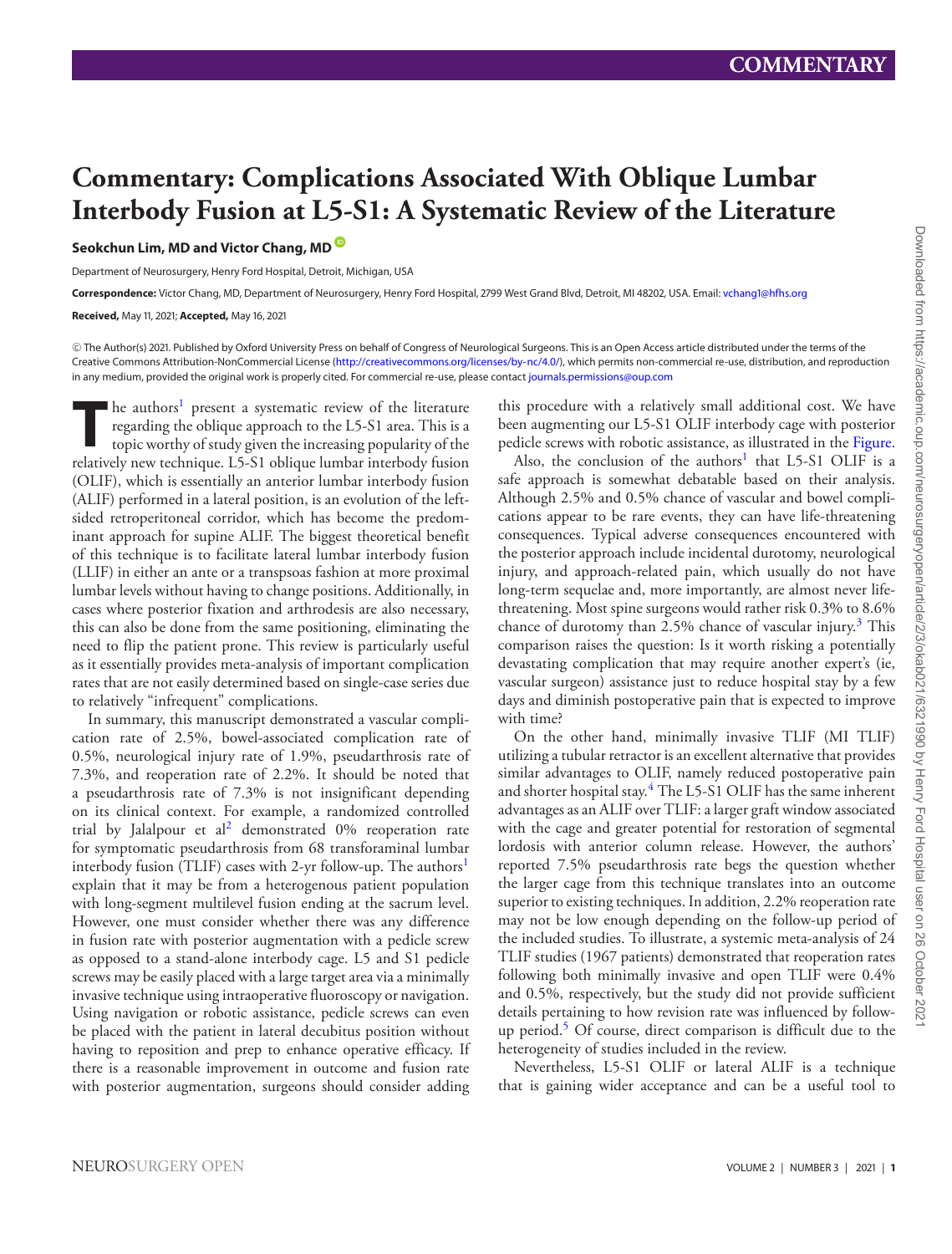

*1 yr. Patient had tried physical therapy for 14 wk, piriformis injection, sacroiliac joint block, and epidural steroid injection without sustained relief. She was referred to us and her* **A***, sagittal T2 magnetic resonance imaging and* **B***, computed tomography showed an isthmic spondylolisthesis at L5-S1 with bilateral L5 pars defects. Patient was taken to the operating room for L5-S1 OLIF with posterior minimally invasive (MIS) fusion using percutaneous pedicle screws with complete resolution of symptoms. Her construct is still durable on* **C***, lateral and* **D***, AP radiographs taken 2 yr after surgery.*